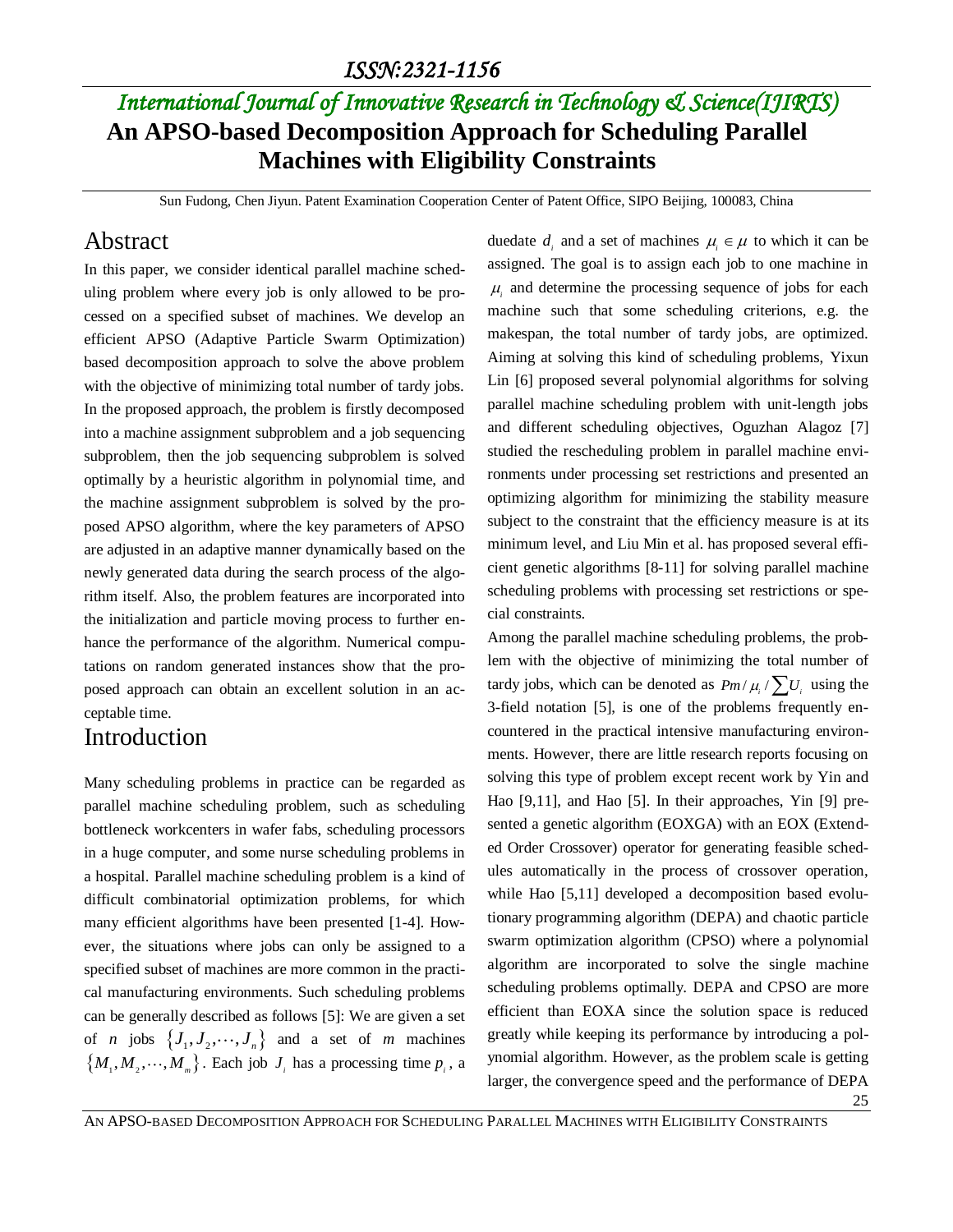### *ISSN:2321-1156*

# *International Journal of Innovative Research in Technology & Science(IJIRTS)*

and CPSO are not very satisfactory. In this paper, based on the above framework, we developed an APSO (Adaptive Particle Swarm Optimization) based decomposition approach to solve the problem  $Pm/\mu_i / \sum U_i$  efficiently.

Particle swarm optimization (PSO), which was first introduced by Eberhart and Kennedy [13], has been successfully applied to solve continuous and discrete optimization problems [14-15,20]. Compared with general population-based algorithms, such as genetic algorithm, tabu search, antcolony algorithm, PSO has a higher convergence speed, but is easier to get trapped into local optimum and the performance of traditional PSO mainly depends on the parameters. Researchers have presented many methods by incorporating new problem-specific search mechanisms to enhance its global optimization performance, including chaotic PSO [5,16-18], hybrid approaches with genetic algorithm [21], etc.

In this paper, we develop an efficient APSO based hybrid approach to solve the problem  $Pm/\mu_i / \sum U_i$ . In the proposed approach, the problem is naturally decomposed into a machine assignment subproblem and a job sequencing subproblem, then the job-sequencing subproblem is solved optimally by a heuristic algorithm with in polynomial time O(*mnlogn*), and the machine-selection subproblem is solved using the proposed APSO algorithm, where the key parameters, including velocities and directions of moving particles, of APSO are adjusted in an adaptive manner dynamically based on the newly generated data during the search process of the algorithm itself. By adaptive tuning, the population is inclined to search in more prominent area. Also, the problem features are incorporated into the initialization and particle moving process to further enhance the performance of the algorithm.

Numerical computations on random generated instances and production data from a wafer fab show that the proposed approach can obtain an excellent solution in an acceptable time.

This paper is organized as follows: In Section 2, we formulate the machine assignment subproblem and the job sequencing subproblem according to literature. Then, in Section 3 we propose APSO for the machine assignment subproblem and describe the polynomial time algorithm for

the job sequencing subproblem. In Section 4 we compare the proposed algorithm with the algorithms of [5,11]. Finally, we give conclusions for this algorithm in Section 5.

### Problem Decomposition

The problem studied in this paper  $Pm/\mu_i / \sum U_i$  can be naturally decomposed into two subproblems: machineassignment subproblem and job-sequencing subproblem. in the machine-assignment subproblem, each job needs to be assigned to a machine while in the job-sequencing subproblem, jobs assigned to the same machine need to be sequenced, which can be formulated as below.

(1) Machine assignment subproblem

We are given a set of *n* jobs  $\{J_1, J_2, \dots, J_n\}$  and a set of *m* machines  $\{M_1, M_2, \dots, M_m\}$ . Each job  $J_i$  has a processing time  $p_i$ , a duedate  $d_i$  and a set of machines  $\mu_i \in \mu$  to which job  $J_i$  can be assigned. Given a job sequencing algorithm for each machine, the goal is this subproblem to assign job  $J_i$  to one of the machines in  $\mu_i$  such that the total number of tardy jobs is minimized.

#### (2) Job sequencing subproblem

We are given a set of *n* jobs  $\{J_1, J_2, \dots, J_n\}$  and a set of *m* machines  $\{M_1, M_2, \dots, M_m\}$ . Each job  $J_i$  has a processing time  $p_i$ , a duedate  $d_i$  and a predetermined processing machine. The goal is to sequence all the jobs for each machine such that the total number of tardy jobs is minimized.

### The algorithm

### **1. Heuristic algorithm for solving the job sequencing subproblem**

In our approach, the job sequencing subproblem is solved optimally in polynomial time based on the heuristic algorithm [5,19]. The heuristic algorithm is illustrated in detail as below.

- (1) Initialization: let  $i = 1$ ,  $j = 1$ ,  $S_j$  be the set of jobs to be processed on machine  $M_j$ ,  $n_j = |S_j|$  be the cardinality of set  $S_j$ ,  $T_j$  be the set of tardy jobs in set  $S_j$ ,  $T_j = \emptyset (j = 1, 2, \dots, m), \ Q_j = S_j / T_j, \ t = 0.$
- (2) sort the jobs in  $S_j$  in increasing order according to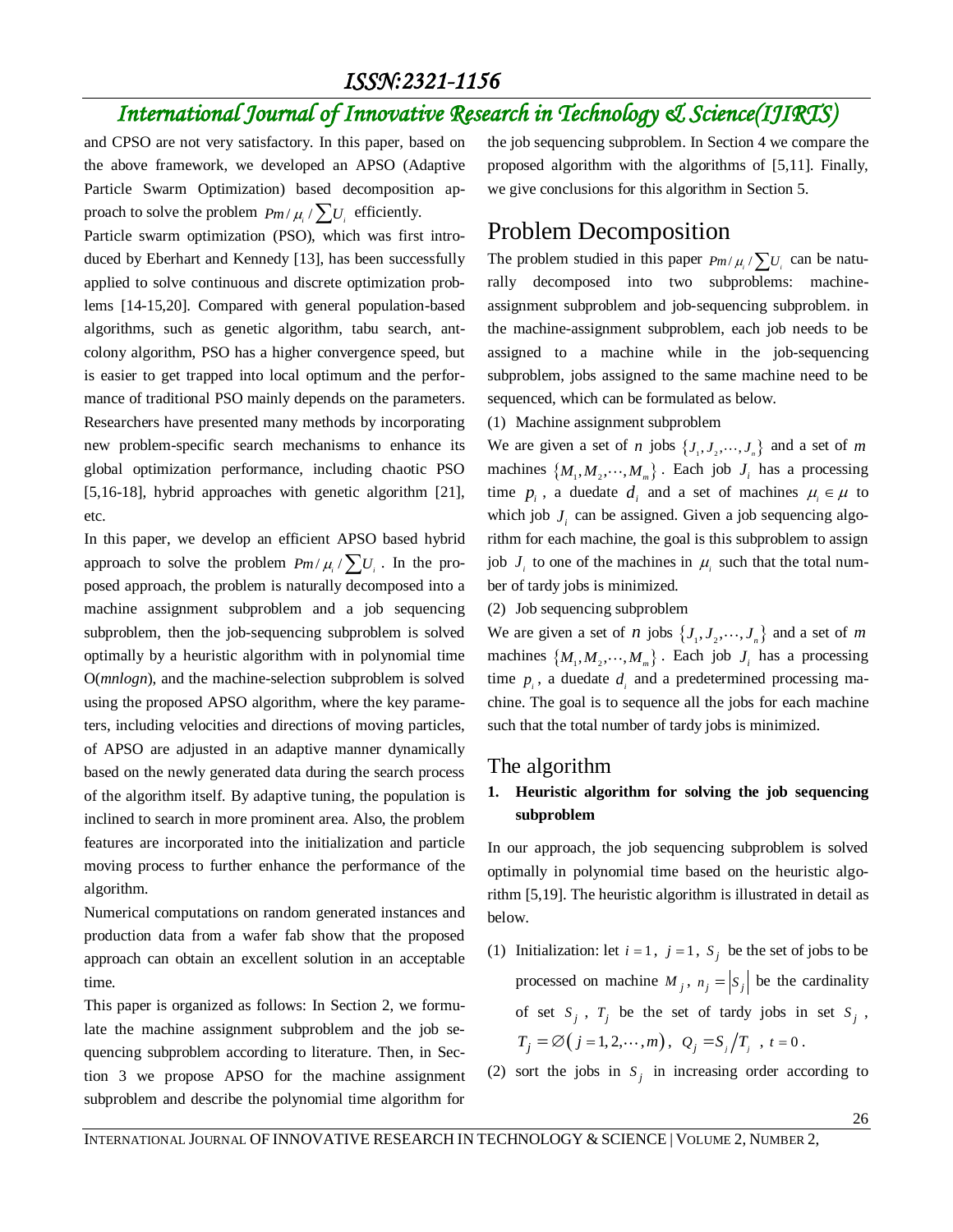# *International Journal of Innovative Research in Technology & Science(IJIRTS)*

duedate  $d_i$ . The sorted job sequence in  $S_j$  can be denoted as  $d_{[1]} \leq d_{[2]} \leq \cdots \leq d_{[n_j]}$  without loss of generosity.

- (3) If  $t + p_{[i]} \le d_{[i]}$ , then  $Q_j = Q_j \cup \{J_{[i]}\}\$ ,  $t = t + p_{[i]}\$ , go to step (5).
- (4) If  $t + p_{ij} > d_{ij}$ , then we consider two cases:
- a) If  $p_{[i]} < p_{[k]}$  (assume  $J_{[k]}$  be the job with the longest processing time in set  $Q_j$ . If  $Q_j = \emptyset$ , let  $p_{k,j} = 0$ ), then let  $Q_j = Q_j \setminus \{J_{k} \}$ ,  $Q_j = Q_j \cup \{J_{l} \}$ ,  $t = t - p_{\mu} + p_{\mu}$ , and go to step (5).
- b) If  $p_{[i]} \geq p_{[k]}$ , go to step (5).
- (5) If  $i < n_j$ , then  $i = i + 1$ , go to step (3).
- (6) If  $j < m$ , then  $i = 1$ ,  $j=j+1$ ,  $t = 0$ , go to step (2). If  $j \geq m$ , then stop.

The time complexity of the above heuristic algorithm for solving  $1 \| \sum U_i$  (from step (2) to step (5)) is  $O(n \log n)$ . Since there are *m* independent single machine scheduling problems, the time complexity of the above heuristic algorithm for solving the job-sequencing subproblem is  $O(mn \log n)$ .

Since the job sequencing subproblem can be solved optimally by the above heuristic algorithm, the search space can be reduced greatly. However, the machine assignment subproblem remains difficult, especially for large instances from industrial practice. Assume the average value of  $\mu_i$  is m/2, then the total number of solutions of the machine assignment subproblem is  $(m/2)^n$ .

### **2. APSO for machine assignment subproblem**

Particle swarm optimization is a population based global optimization technology, which has been applied in many area[20-21]. Generally, the traditional PSO algorithm includes the following key steps: 1) solution representation; 2) swarm initialization; 3) particle moving mechanism and 4) velocity updating mechanism.

The key steps of the proposed APSO are introduced as follows.

### **(1) Solution representation**

In the proposed APSO, since the job sequencing

subproblem is solved by a polynomial time, each particle in APSO only consists of the machine assignment information. Therefore, particle  $X_k$  can be defined as:

$$
X_{k} = [x_{k,1}, x_{k,2}, \cdots, x_{k,n}], k = 1, 2, \cdots, N
$$

where  $x_{k,i}$  ( $x_{k,i} \in \mu_i$ ) represents the machine on which job  $J_i$  is to be processed, and N is the total number of particles in each iteration.

In the decoding process for each particle, we firstly determine the jobs to be processed on each machine based on the above representation, and then obtain the final schedule by the heuristic algorithm in 3.1.

### **(2) Swarm initialization**

In our approach, In order to improve the performance and diversity of the initial population, we propose a problem-specific method to generate the initial swarm.

In this method, we first classify all of the jobs into three classes in average according to the slack time of each job, that is, jobs with low slack time belong to class A, jobs with middle slack time belong to class B, and the remaining jobs belong to class C. the numbers of jobs in class A, B and C should be almost equal. Then, we present a load-balance based machine assignment heuristic (LBH), which can be formulated as follows.

### *Procedure LBH*

**Step 1**: For each machine  $M_j$ ,  $j = 1, 2, \dots, m$ , calculate the sum of processing time of jobs belonging to class A, B and C separately which are capable to be processed on machine  $M_j$ , denoted as  $P(j, A), P(j, B)$  and  $P(j, C)$ .

**Step 2**: Sort the jobs in a random order.

**Step 3**: For each job in class A, assign it to the machine with the least  $P(j, A)$  value in its processing set. After one job is assigned to a machine, recalculate the machine load  $P(j, A), P(j, B)$  and  $P(j, C)$  for each machine.

27 **Step 4:** For each job in class B, assign it to the machine with the least  $P(j, A) + P(j, B)$  value in its processing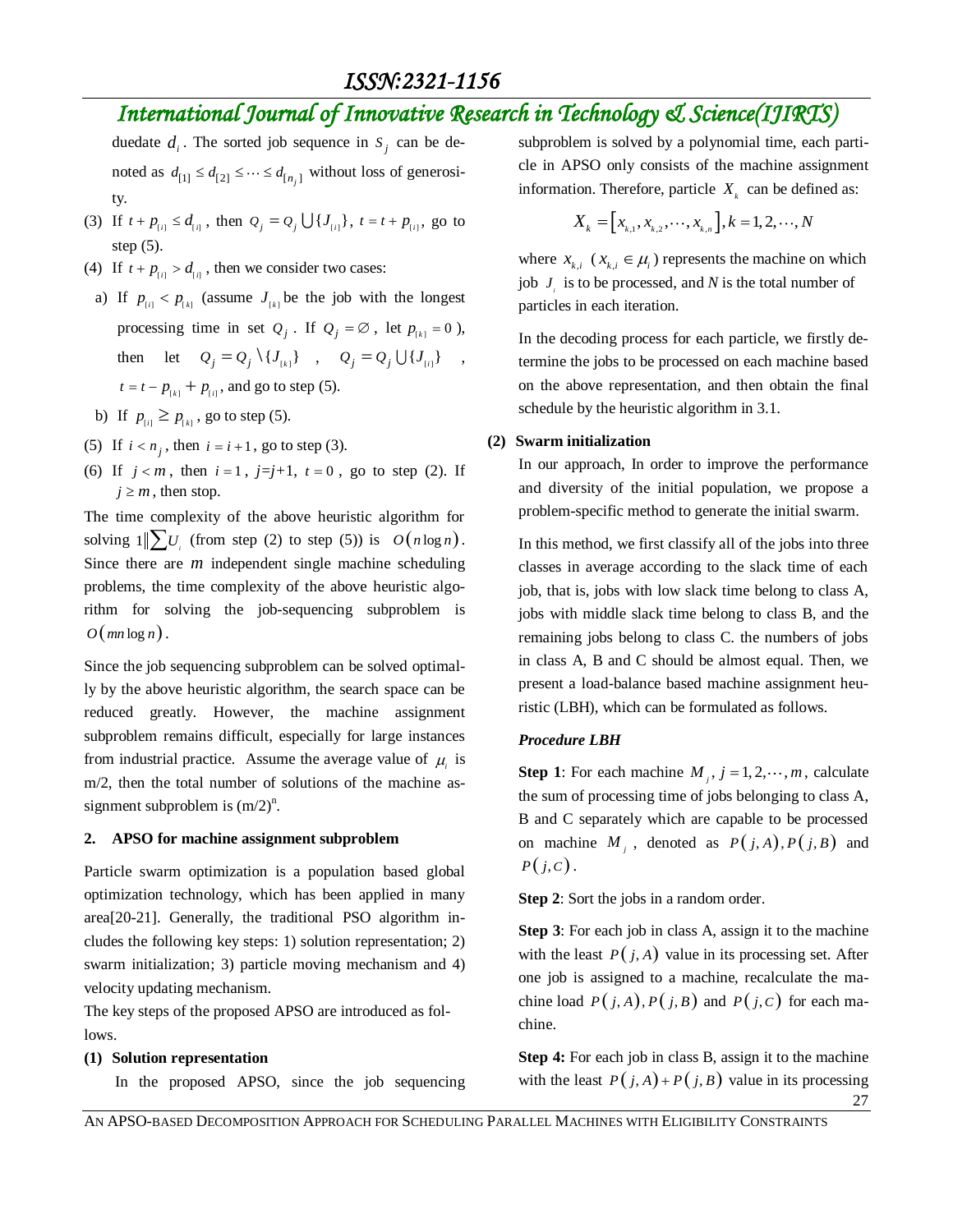# *International Journal of Innovative Research in Technology & Science(IJIRTS)*

set. After one job is assigned to a machine, recalculate the machine load  $P(j, A), P(j, B)$  and  $P(j, C)$  for each machine.

**Step 5:** For each job in class C, assign it to the machine with the least  $P(j, A) + P(j, B) + P(j, C)$  value in its processing set. After one job is assigned to a machine, recalculate the machine load  $P(j, A), P(j, B)$  and  $P(j, C)$  for each machine.

The jobs with different slack time can be balanced to different machines through the above machine assignment heuristic procedure.

Besides, in the proposed algorithm, the particle velocity  $V_k = \left[ v_{k,1}, v_{k,2}, \dots, v_{k,n} \right]$  is an *n*-dimensional vector for each particle, of which  $v_{k,i}$  (*i*=1,2, ··,*n*) represents the velocity of the particle's *n*-th element.

#### **(3) Update personal best and global best particle**

We evaluate each particle by its corresponding objective value (minimizing the total number of tardy jobs) which is obtained by the heuristic algorithm for solving the jobsequencing subproblem. After that, update the personal-best  $X_i^{pbest}$  for each particle and the global-best  $X^{gbest}$ .

### **(4) Adaptive particle moving mechanism**

Since the solution representation in our approach is a discrete manner and the particle moving mechanism in traditional PSO is designed to move the particle to its personalbest ( $X_i^{pbest}$ ) and global-best ( $X_i^{sbest}$ ) according to its velocity in each iteration, we develop a new discrete particle moving mechanism combined with problem features and historical data of the algorithm in order that the particle can be moved to the personal-best or global-best particle adaptively. Assume without generosity that we need to move particle  $X_{k} = \begin{bmatrix} x_{k,1}, x_{k,2}, \cdots, x_{k,n} \end{bmatrix}$  to its personal-best particle  $X^{pbest} = \left[x_1^p, x_2^p, \dots, x_n^p\right]$ , and the velocity of particle  $X_k$  is  $V_k = \left[ v_{k,1}, v_{k,2}, \dots, v_{k,n} \right]$ , then the proposed adaptive particle moving mechanism can be described as follows.

### *Procedure APMM:*

**Step 1:** Let  $i = 1$ , representing the index of jobs.

**Step 2:** Generate *a* random real number *r* in 0,1 . If *r*  $< v_{k,i}$ , then let  $x_{k,i}$ *p*  $x_{k,i} = x_i^p$ , and randomly select a job as-

signed to machine  $x_i^p$  $x_i^p$ , and reassign it to another machine in its processing set.

**Step 3:** If  $r \ge v_{k,i}$ ,  $i = i+1$ . If  $i = n+1$ , then stop. Else go to step 2.

There is a big difference between PSO and genetic algorithm (GA), that each solution need to move to its personal best and global best and thus generating a new solution (in a different place), while in GA each new solution is generated by crossover and mutation operators. Therefore, PSO is easy to get trapped into a local optimum. So in order to improve the global optimization performance of PSO, we add a new procedure, in which each particle can move to an unknown place with a small probability.

### **(5) Adaptive velocity updating mechanism**

We propose an adaptive tuning method for velocities of each particle, in which the key algorithm parameters of APSO, including velocities of moving particles, are adjusted in an adaptive manner dynamically based on the newly generated data during the search process of the algorithm itself. The historical data of the search process of the algorithm reflects a lot of useful information of particles, which can be used to guide the velocities of particles. In our approach, we mainly explore the information of the total sum of tardiness of all jobs assigned for each machine. Considering that if the total sum of tardiness of the current machine is comparatively small, it seems unnecessary to assign jobs to other machines, and vice versa, we update each element of particle's velocity by:<br>  $\left(\frac{T_{i,i,m}}{T_{i-1,i,m}} + \lambda \frac{T_{i-2,i,m}}{T_{i-2,i,m}}\right) / 3 + c \times r$ 

vector 
$$
V_k
$$
 at iteration  $t$  by:  
\n
$$
v_{k,i}(t+1) = w' \cdot v_{k,i}(t) \cdot \left( \frac{T_{i,i,m}}{T_{i,avg}} + \lambda_1 \frac{T_{i-1,i,m}}{T_{i-1,avg}} + \lambda_2 \frac{T_{i-2,i,m}}{T_{i-2,avg}} \right) / 3 + c \times r
$$

where  $v_{k,i}(t)$  is the *i*-th element of velocity of particle  $V_k$  at current iteration t,  $T_{i,i,m}$  is the total tardiness of machine  $x_i$ at iteration  $t$ ,  $T_{t,avg}$  is the average value of total tardiness among all machines at iteration  $t$ ,  $c$  is a control parameter, ,  $\lambda_1, \lambda_2$  is the impact factor of historical tardiness data, r is a random real number ranging in  $(-1,1)$ . It can be seen that when  $T_{i,m}$  is less, the velocity  $v_{k+1,i}$  is to decrease with a larger probability, and vice versa. Thus, the machine assignment of jobs on the machine with larger number of tardy jobs can be adjusted faster. Besides, the inertia weight is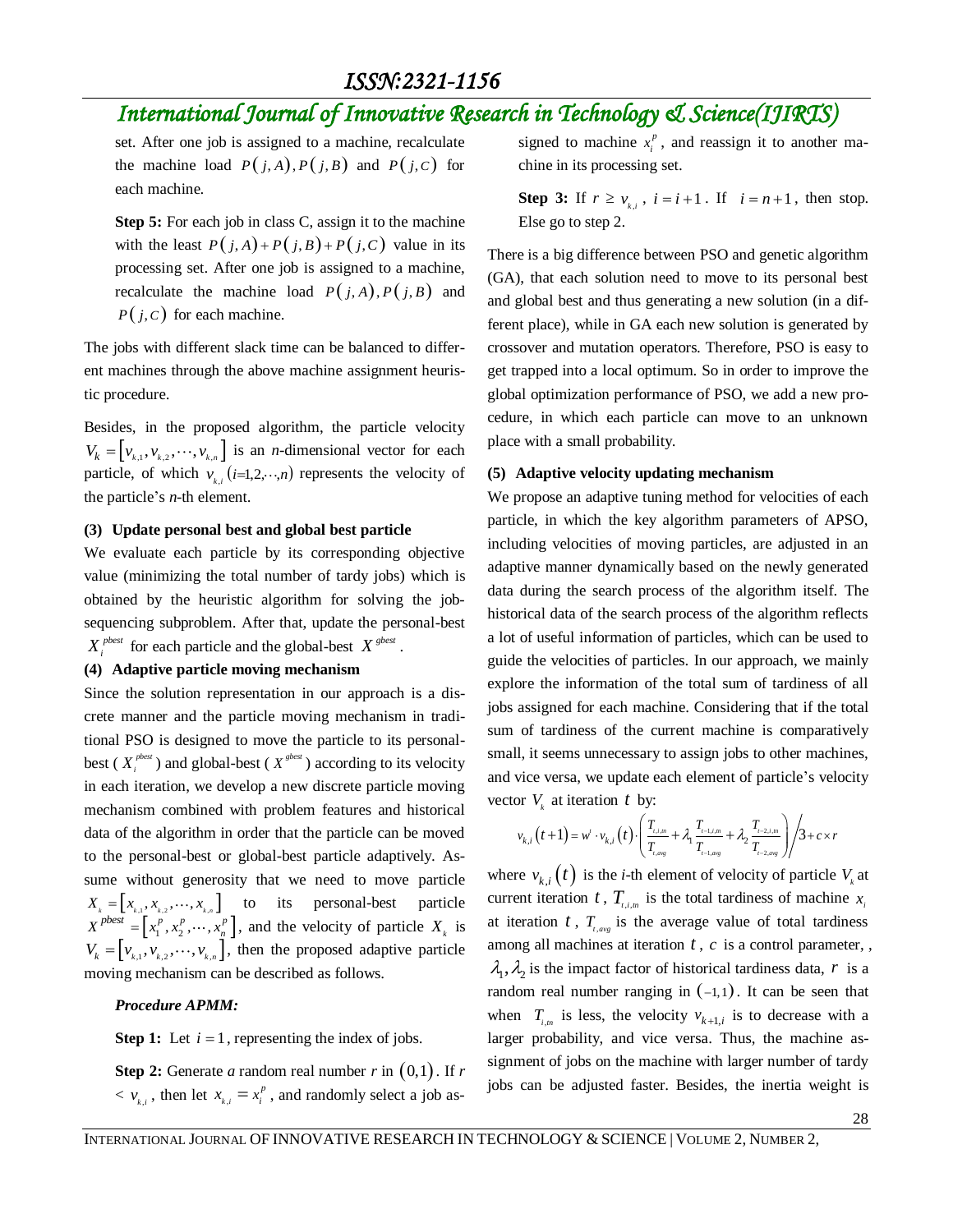### *ISSN:2321-1156*

# *International Journal of Innovative Research in Technology & Science(IJIRTS)*

updated by the equation  $w^{k+1} = w^k \times \alpha$  where  $\alpha$  is the decrement factor, which is used to control the convergence speed of the algorithm.

It can be seen that the exploration of the proposed APSO is enhanced by the incorporation of problem specific particle moving mechanism and velocity updating mechanism.

## Numerical Computations

### **1. Experiment design**

We use the randomly generated parallel machine scheduling problem with different scale to test the performance of the proposed APSO. When generating scheduling problem, we randomly select a subset from all of the machines as  $\mu_i$ . All of the jobs are released at 0. The processing time and the duedate are generated with the following distribution:

$$
p_{i} \Box U(1,10)
$$
  

$$
d_{i} \Box U(1, \beta \cdot n \cdot p_{avg}/m)
$$

where  $p_{avg}$  is the sum of processing time of all the jobs and  $\beta$  is duedate tightness. In this paper we set  $\beta = 1$ .

We compare the proposed APSO algorithm with the algorithms presented in [5,11], in which the CPSO and the DEPA are proposed for solving the same problem studied in this paper.

The parameters of the proposed APSO are set as follows: the population is  $N = 100$ , the iteration number  $K = 200$ , the control parameter  $c = 0.1$ ,  $\alpha = 0.99$ , the initial value of inertia weight  $w^1 = 1$ , the impact weight  $\lambda_1 = 0.5, \lambda_2 = 0.2$ . In CPSO and DEPA, the population is 100 and the iteration number is 200, other parameters are set according to the paper [5,11].

### **2. Numerical results**

Under the given parameters configuration above, Table 1 lists the average best objective value (total number of tardy jobs, denoted as *Ntardy* ) of 10 independent runs. Figure 1 show the converging performance of the above three algorithms.

|              |             | $\sim$     |       |            |       |            |
|--------------|-------------|------------|-------|------------|-------|------------|
|              | <b>DEPA</b> |            | ∩יחי  |            |       |            |
| $n \times m$ | tardy       | Time<br>S. | tardy | Time<br>(S | tardy | Time<br>S. |

| Table 1. Average results of 10 runs |  |  |
|-------------------------------------|--|--|
|                                     |  |  |

| <i>Caroli in Lochnowy</i><br>$\omega$ overlead $\omega$ |       |     |      |     |      |     |  |
|---------------------------------------------------------|-------|-----|------|-----|------|-----|--|
| $30 \times 10$                                          | 11.4  |     | 9.6  | 5   | 9.0  |     |  |
| $100\times10$                                           | 13.1  | 8   | 12.2 | Q   | 11.7 |     |  |
| $500\times10$                                           | 14.3  | 39  | 12.7 | 43  | 13.4 | 44  |  |
| $800 \times 20$                                         | 36.8  | 68  | 29.9 | 73  | 28.3 | 74  |  |
| $1500 \times 20$                                        | 58.0  | 141 | 49.4 | 143 | 48.5 | 143 |  |
| $2000 \times 50$                                        | 102.1 | 181 | 96.8 | 174 | 94.2 | 175 |  |
|                                                         |       |     |      |     |      |     |  |

From Table 1, it can be seen that the results of the proposed APSO combined with problem features and CPSO are better than DEPA on almost all of the problems, and APSO is better than DEPA on the problems with large scale. It is concluded that the proposed APSO is more effective on the studied kind of problems, especially on the problems with large scale. Besides, the running times of the CPSO and APSO are very close.

## Acknowledgments

The authors are thankful to IJIRTS Journal for the support to develop this document.

## References

- [1] Gursel, E. B. Suerand, "Minimizing the number of tardy jobs in identical machine scheduling", Computers and Industrial Engineering, 25(4), 1993, pp. 243-246.
- [2] Liu M, Wu C, "Scheduling algorithm based on evolutionary computing in identical parallel machine production line", Robotics and Computer-Integrated Manufacturing, 19(5), 2003, pp. 401-407.
- [3] H. G. Kahlbacher, T. C. E. Cheng, "Parallel machine scheduling to minimize costs for earliness and number of tardy jobs", Discrete Applied Mathematics, 45(2), 1993, pp. 139-164.
- [4] G.A. Suer, F. Pico, and A. Santiago, "Identical machine scheduling to minimize the number of tardy jobs when lot-splitting is allowed", Computers and Industrial Engineering, 33(1), 1997, pp. 277-280.
- [5] Hao Jinghua, Liu Min, Wu Cheng. CPSO-Based Hybrid Approach for Scheduling Parallel Machines with Processing Set Restrictions. WRI Global Congress on Intelligent Systems, 2009.
- [6] Yixun Lin, Wenhua Li, "Scheduling unit-length jobs with machine eligibility restrictions", *European Journal of Operational Research*, 174(2), 2006, pp. 1325– 1328
- [7] Oguzhan, Alagoz, "Rescheduling of identical parallel machines under machine eligibility constraints", Euro-